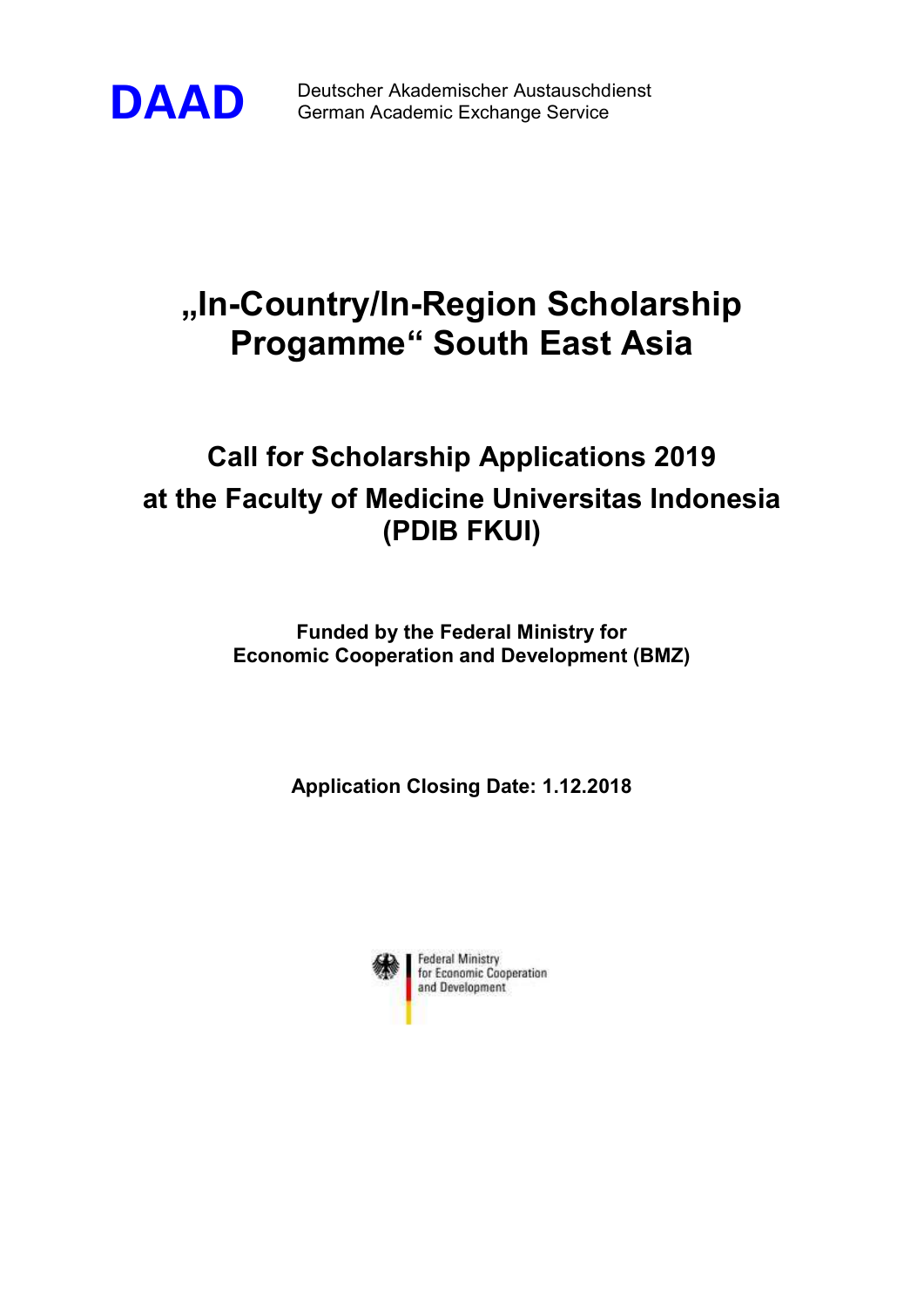

### Programme **Objectives**

 The programme aims at fostering strong, internationally oriented higher education systems in Southeast Asia with the capacity to contribute to sustainable development. To this end, scholarships are granted for development-related Master or doctoral studies for individuals who plan to pursue a career in teaching and / or research at a higher education institution in Southeast Asia.

By training future academic and professional leaders, the programme contributes to the following long-term impacts:

- Qualified professionals' involvement in the solution of developmentrelated problems in South East Asia
- Graduates strengthening education and research in South East Asia
- Structural strengthening and regional networking of partner institutions and partner universities

To achieve these long term impacts, the following outcomes have been formulated as programme objectives:

**Programme objective 1:** Graduates have qualified to take over responsible positions in their, or for their, region of origin

**Programme objective 2:** The participation of women and underprivileged groups is reinforced

Programme objective 3: Organizational, financial and personal capacities of partner institutions are strengthened

As part of the "In-Country/In-Region Scholarship Progamme" DAAD offers scholarships for PhD studies at the PDIB FKUI. The programme is funded by the German Federal Ministry of Economic Cooperation and Development (BMZ) and aims at university staff in the first line, without neglecting the public sector demand of academically trained personnel.

The target group for scholarships are graduates and postgraduates from South East Asia with a Master's degree if applying for a doctoral programme who want to pursue PhD courses in their home country (so called In-Country scholarships) or in another South East Asian country (In-Region scholarships).

It has been agreed upon that DAAD cooperates with Faculty of Medicine Universitas Indonesia (PDIB FKUI) by offering up to 4 In-Region/In-country scholarships for PhD studies at PDIB FKUI for the intake 2019.

| <b>Application</b><br><b>requirements</b> | Applicants<br>have successfully completed generally a five-year university degree/180<br>CP (doctoral candidates) with above average results (upper third of class)<br>clearly show motivation and strong commitment<br>have thorough knowledge of English language<br>have completed their last university degree not more than 6 years ago at<br>the time of application<br>must be nationals or permanent resident of a South East Asian country<br>$\bullet$ |
|-------------------------------------------|------------------------------------------------------------------------------------------------------------------------------------------------------------------------------------------------------------------------------------------------------------------------------------------------------------------------------------------------------------------------------------------------------------------------------------------------------------------|
|                                           | Female applicants and candidates from less privileged regions or groups are<br>especially encouraged to participate in the programme.                                                                                                                                                                                                                                                                                                                            |
|                                           | PhD-scholarships are initially granted for one year and can be extended to upon<br>receipt of an application for extension. Scholars must demonstrate satisfactory<br>progress before an extension is granted.<br>All further information will be provided after admission to the scholarship<br>programme.                                                                                                                                                      |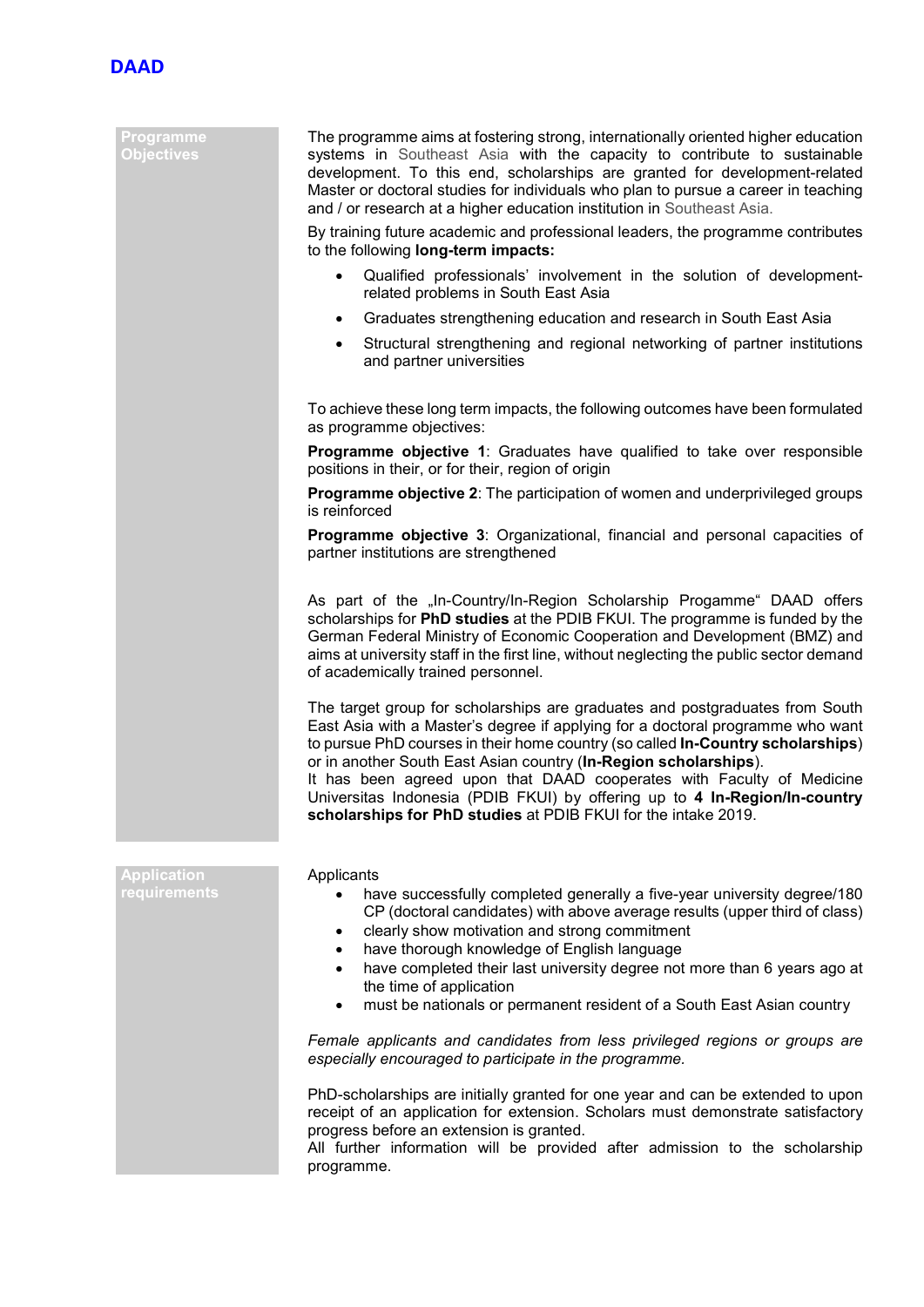## **DAAD**

| <b>Eligible fields</b>              | The In-Country/In-Region Scholarship Programme supports studies in subject<br>areas with strong relevance to national development.                                                                                                                                                                                                                                                                                                                                                                                                                                                                                                                                                                                                                                                                                                 |
|-------------------------------------|------------------------------------------------------------------------------------------------------------------------------------------------------------------------------------------------------------------------------------------------------------------------------------------------------------------------------------------------------------------------------------------------------------------------------------------------------------------------------------------------------------------------------------------------------------------------------------------------------------------------------------------------------------------------------------------------------------------------------------------------------------------------------------------------------------------------------------|
|                                     | The scholarships at PDIB FKUI are available in the following fields:                                                                                                                                                                                                                                                                                                                                                                                                                                                                                                                                                                                                                                                                                                                                                               |
|                                     | <b>PhD in Biomedical Sciences</b>                                                                                                                                                                                                                                                                                                                                                                                                                                                                                                                                                                                                                                                                                                                                                                                                  |
| <b>Place of tenure</b>              | Universitas of Indonesia (Faculty of Medicine)                                                                                                                                                                                                                                                                                                                                                                                                                                                                                                                                                                                                                                                                                                                                                                                     |
| <b>Duration and</b><br>Commencement | The duration<br>of the PhD programme is generally three years                                                                                                                                                                                                                                                                                                                                                                                                                                                                                                                                                                                                                                                                                                                                                                      |
|                                     | generally starting in August 2019                                                                                                                                                                                                                                                                                                                                                                                                                                                                                                                                                                                                                                                                                                                                                                                                  |
| <b>Applicaion and</b>               | The application process contains two steps.                                                                                                                                                                                                                                                                                                                                                                                                                                                                                                                                                                                                                                                                                                                                                                                        |
| <b>Selection Procedure</b>          | First step:<br>Applicants must apply for their studies at PDIB FKUI using the contacts and the<br>method that is prescribed by the institution. PDIB FKUI has set its own deadlines.                                                                                                                                                                                                                                                                                                                                                                                                                                                                                                                                                                                                                                               |
|                                     | PDIB FKUI will screen, pre-select (according to DAAD selection criteria) and short-<br>list the applicants. A detailed report consisting of the shortlisting procedure, the<br>entire list of applicants, the ranked shortlist and the shortlisting panel members<br>will also be availed to DAAD. The ranked shortlist will contain preferably triple (at<br>least double) the number of scholarships that have been attributed to the<br>institution.                                                                                                                                                                                                                                                                                                                                                                            |
|                                     | DAAD reserves the right of final selection.                                                                                                                                                                                                                                                                                                                                                                                                                                                                                                                                                                                                                                                                                                                                                                                        |
|                                     | Second step:<br>All applicants are asked to log into the DAAD portal and register themselves and<br>submit an DAAD application.                                                                                                                                                                                                                                                                                                                                                                                                                                                                                                                                                                                                                                                                                                    |
|                                     | 1. Register online via the DAAD-Portal (if not already registered):<br>https://portal.daad.de/sap/bc/bsp/sap/z set cookie/setcookie.htm?fund ar=stv&i<br>d=57454968<br><b>Deadline: 1.12.2018</b>                                                                                                                                                                                                                                                                                                                                                                                                                                                                                                                                                                                                                                  |
|                                     | Apply online via the DAAD-Portal under the tab "Personal Funding"/<br>2.<br>"Application"                                                                                                                                                                                                                                                                                                                                                                                                                                                                                                                                                                                                                                                                                                                                          |
|                                     | Documents to be submitted:                                                                                                                                                                                                                                                                                                                                                                                                                                                                                                                                                                                                                                                                                                                                                                                                         |
|                                     | DAAD application form duly filled in (available in the DAAD-Portal)<br>$\overline{\phantom{a}}$<br>Hand signed curriculum vitae (please use the European specimen<br>form at http://europass.cedefop. Europa.eu), including a list of<br>publications (if applicable).<br>Recommendation letter by university teachers (PhD 2)<br>Letter of admission for the host university / institution / network<br>Certified copies of university degree certificates including transcripts<br>-<br>Letter of motivation (if applicable: mentioning the planned research<br>۰<br>stay in Germany, see "Additional benefits")<br>Time schedule<br>۰<br>Copy of the passport<br>۰<br>Language certificate<br>۰<br>Leave of Absence from current employer<br>Declaration of acceptance from the academic supervisor<br>$\overline{\phantom{a}}$ |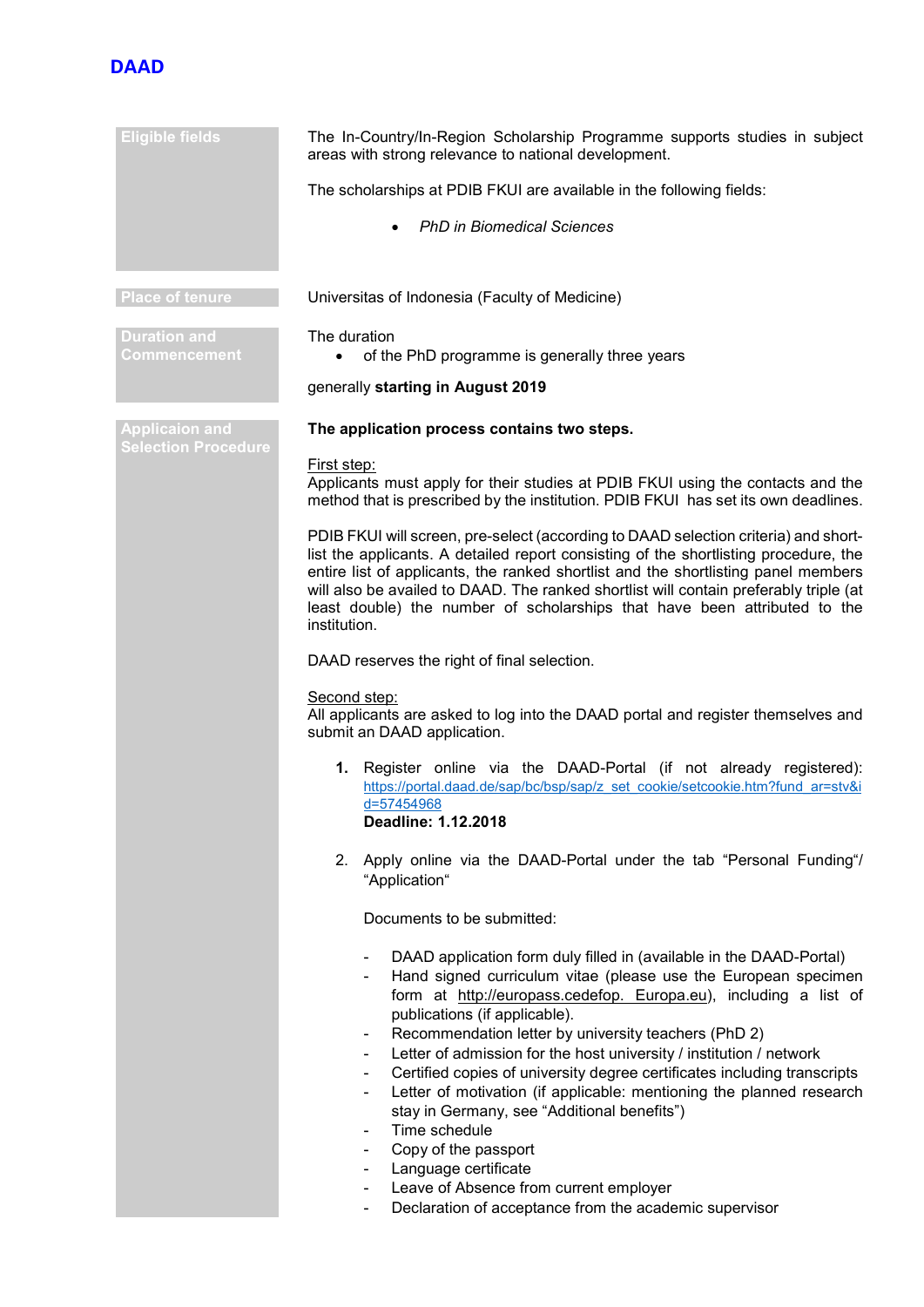- Detailed and precise PhD proposal, including detailed work and time table (if applicable: mentioning the planned research stay in Germany, see "Additional benefits")
- Abstract of the proposal on one page (please include name and title of proposal

## Closing date for the submission of DAAD scholarship applications is 1.12.2018

Scholarship funding The scholarship covers:

| <b>Item</b>                                              | Payment                                        | Amount                                                                                                                                                                          |
|----------------------------------------------------------|------------------------------------------------|---------------------------------------------------------------------------------------------------------------------------------------------------------------------------------|
|                                                          |                                                |                                                                                                                                                                                 |
| <b>Tuition fees</b>                                      | Once at the<br>beginning of<br>study year      | the regularly charged<br>amount                                                                                                                                                 |
| <b>Study and research allowance</b>                      | annually                                       | 920 EUR (PhD)                                                                                                                                                                   |
| <b>Printing allowance</b>                                | once at the<br>end                             | 800 EUR (PhD)                                                                                                                                                                   |
| <b>Monthly Scholarship</b><br>(Accommodation, Food etc.) | monthly                                        | 650 Euro (PhD)                                                                                                                                                                  |
| Travel allowance (In-Region only)                        | twice<br>(beginning/<br>end of<br>scholarship) | The flat rate travel<br>allowance will be<br>specified in the letter of<br>award                                                                                                |
| <b>Insurance</b>                                         |                                                | If your insurance is not<br>covered by your host<br>institution, the DAAD<br>will pay you an<br>insurance allowance<br>within the regular and<br>regional costs of<br>insurance |

The scholarship will either be disbursed by the host institution, the German Embassy or will be paid directly to the scholarship holder´s banking account. Further details will be announced after admission to the scholarship programme.

Additional benefits DAAD In-Country/In-Region scholarship holders are also encouraged to apply for a research stay in Germany for 2 up to 6 months. Please note: The short-term research stay in Germany should preferably be announced in the application for the regular scholarship and can only be awarded if the necessary financial means are available.

The short-term research scholarship includes:

- a monthly scholarship payment for living costs which amounts to 1.200 (PhD students) and 850 (Master students) EUR per month
- health/accident/personal liability insurance
- a flat-rate travel allowance

All further details regarding additional benefits and the additional application processes will be provided after admission to the scholarship programme.